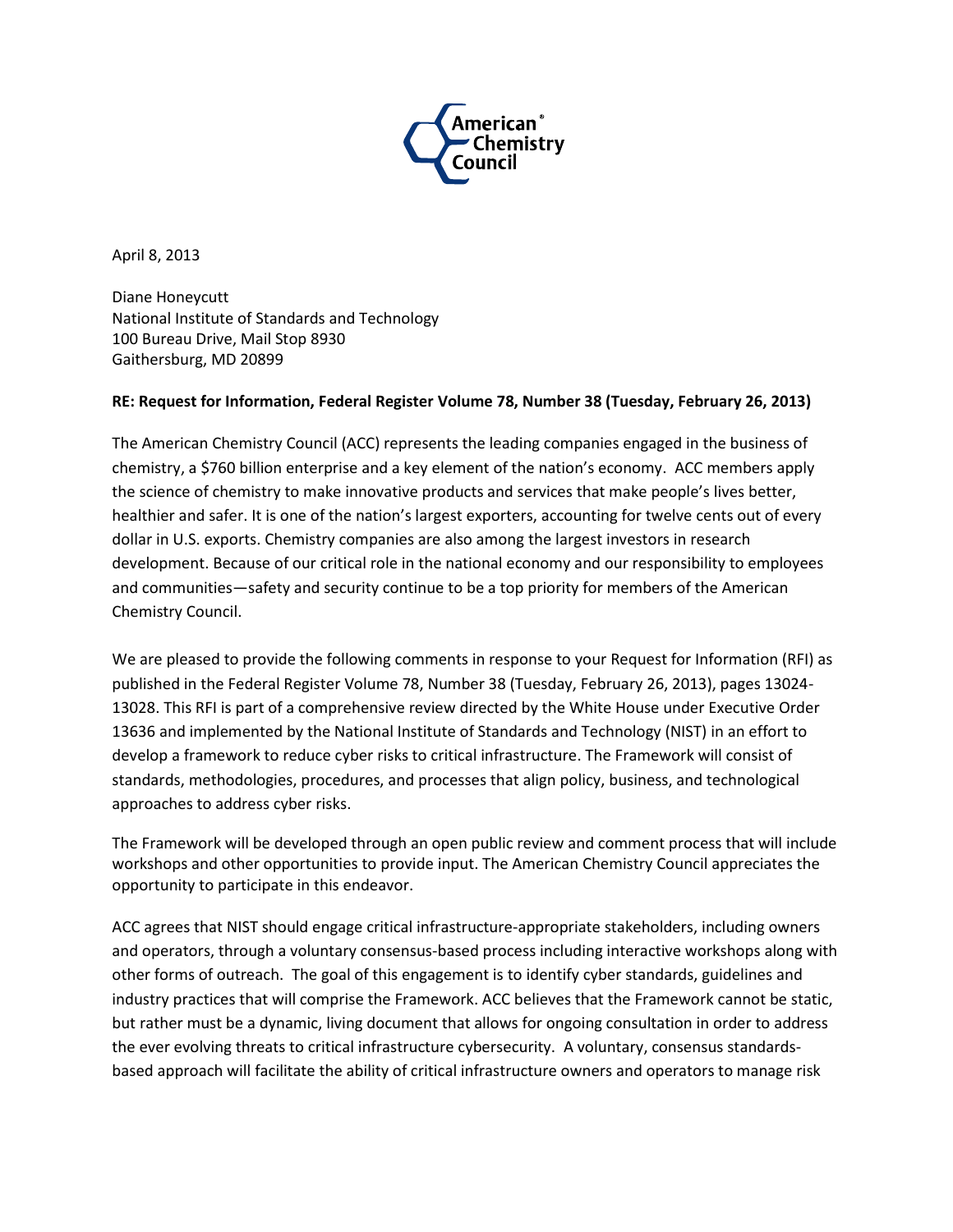

and to help implement risk-based solutions from the bottom up with interoperability, scalability, and reliability.

### **Identification of Critical Chemical Infrastructure and Scope of Coverage**

The identification of critical chemical infrastructure using a risk-based approach and defining the scope of coverage of the Cyber Security Framework are related issues that are critical for effective and efficient implementation. For example, the role of Government should include setting the example by including itself in the scope of coverage with the Framework. While there is a great interdependency within critical infrastructure, much of which is in the private sector, the private sector relies on government services. It seems that in any executive order, the compliance of Government to their own standards would be expected, if it is to have credibility in setting expectations with private industry.

Clear goals and objectives must be determined at the outset for each element comprising the framework. Overly simple or highly complex standards must be avoided. Cross-sector standards that require significant resources to comply with a "check-the-box" scheme can divert precious resources away from addressing the real threats in need of mitigation. Likewise, complex regulatory schemes can slow mitigation efforts. The first step in this process is to properly define critical chemical infrastructure.

In 2007, DHS issued the "Chemical Facilities Anti-terrorism Standards" (CFATS) regulatory program. This comprehensive federal regulatory program covers approximately 4500 facilities across the nation that possesses certain high hazard chemicals known as "Chemicals of Interest". Defined as a "high-risk chemical facility", each facility must register with DHS, conduct a comprehensive security assessment and implement protective measures that comply with 18 risk based performance standards (RBPS). Clearly defining the scope of coverage relating to application of the Framework is crucial to ensure that the proper level of attention and resources are applied where they are needed most. NIST should consider the CFATS definition of high risk chemical facility as a starting point in determining the scope of coverage for the chemical sector.

While CFATS may offer a good starting point, more work on defining what constitutes critical chemical facilities needs to be done. For example, one deficiency in the CFATS definition of "high-risk chemical facility" is that it doesn't address economic consequences or national security. From a cyber-critical perspective, potential impacts to the economy and national security are crucial factors that must be addressed when defining the scope of coverage for the Framework. Another issue with the CFATS definition is that it does not identify critical infrastructure. CFATS coverage includes any facility that stores or handles certain high hazard chemicals in sufficient quantities that could be used by a terrorist as a weapon, either via theft or diversion in commerce or by initiating an intentional release into the environment and surrounding community.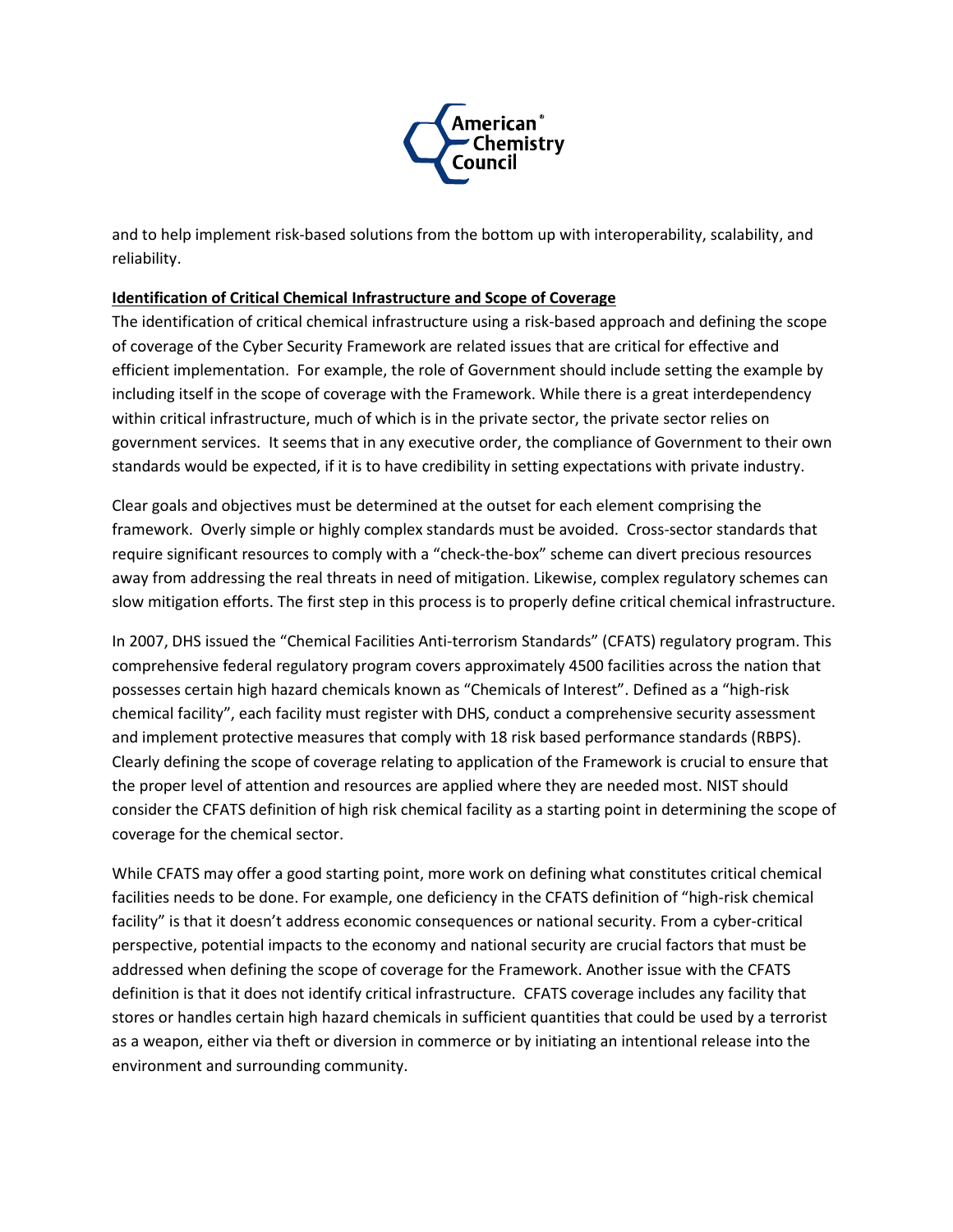

In 2001, ACC created a comprehensive security management system, the Responsible Care® Security Code, for which compliance is mandatory for members in ACC. The risk tiering system used by the Security Code for Tier 1 & 2 facilities would be appropriate for consideration in helping to identify critical chemical infrastructure. The Security Code defines Tier 1 & 2 based on risk factors unique to the facility including the types and quantities of hazardous chemicals stored and handled at the facility, the potential severity of consequences to the economy and the surrounding population as a result of a successful attack and the difficulty of attack based on the level of coordination and number of individuals required and their level of training. In addition, the Responsible Care Program has international recognition and is applied globally across the chemical sector by international organizations such as the International Council of Chemical Associations (ICCA) (http://www.iccachem.org). Through the participation of over 50 national chemical manufacturing associations, Responsible Care forms an essential part of ICCA's contribution to the United Nations' Strategic Approach to International Chemicals Management (SAICM).Given the borderless, global nature of the cyber security threat, leveraging an internationally recognized approach is appropriate.

# **Cyber Security Threat Information Sharing**

While the development of the Framework is an important part of a comprehensive strategy to protect critical infrastructure against international cyber security threats, the foundation of the strategy must be an effective process for two-way sharing of threat information that is timely, specific and actionable. We commend the attention given to the important topic in the Executive Order and on Capitol Hill in such legislative proposals such as the Cyber Information Sharing and Protection Act (CISPA), sponsored by Representative Mike Rogers in the House and the Secure IT Act sponsored by John McCain in the Senate and offered in the last Congress. Although these bills were not enacted into law, they offered a sound approach for an improved information sharing process. The varying legislative proposals contained provisions that could greatly enhance the ability for owners and operators of critical infrastructure to apply risk management standards, guidelines and industry practices in a targeted way that will have a maximum impact on identifying and implementing protective solutions. Key elements of an effective threat information sharing process must include:

- Declassification of threat information, where possible, to ensure maximum coverage.
- Increased issuance of security clearances to owners and operators of critical infrastructure who operate on the front lines to combat cyber threats.
- Improved sharing of threat and incident information internal to Federal, State and local law enforcement, homeland security and intelligence organizations as well as the sharing of such information with and between the owners and operators of critical infrastructure.
- Incentives for the private sector that would encourage the sharing of threat and incident information within the owner/operator community as well as within the Federal Government.
- Information Protections that would prevent disclosure of such information to the public.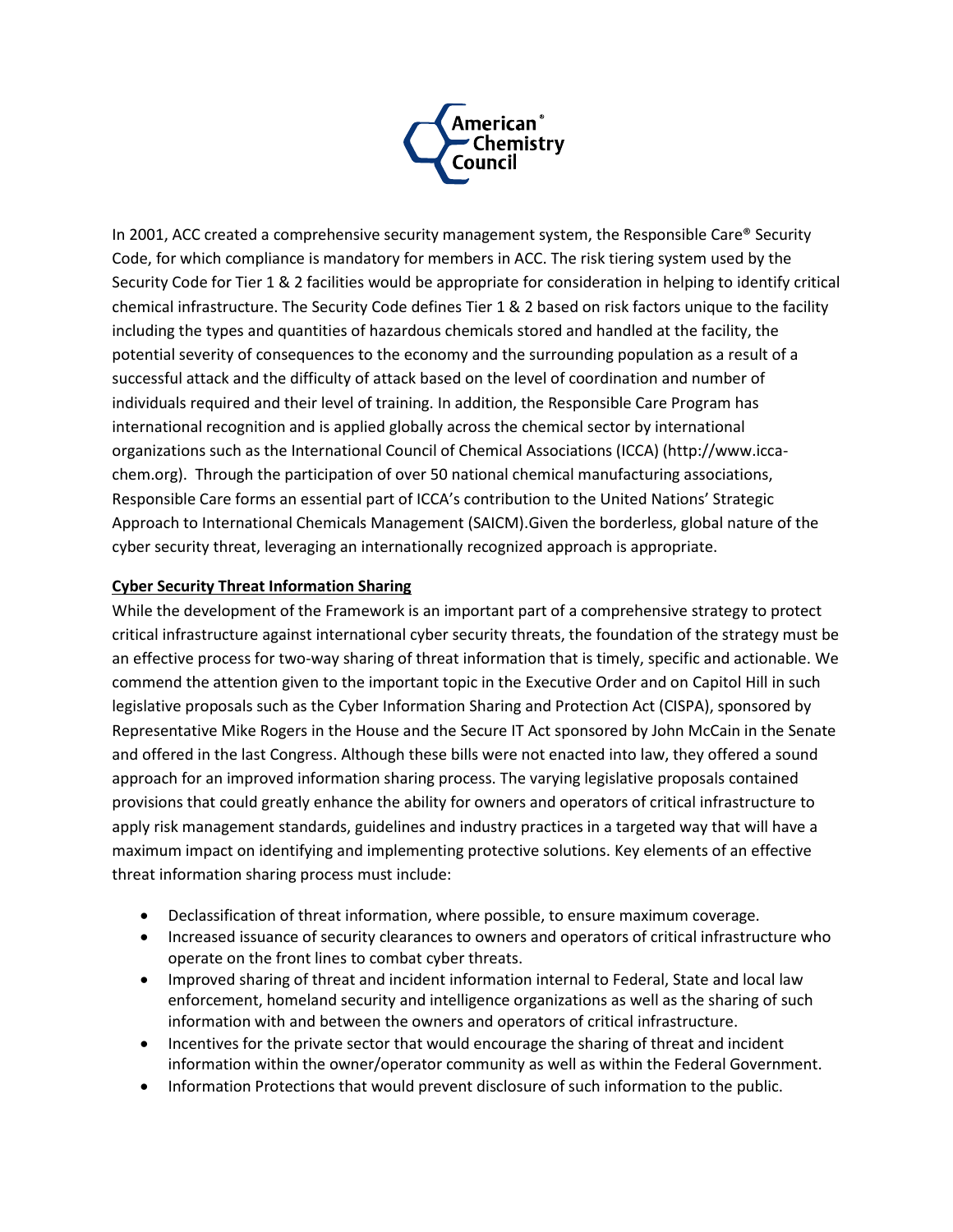

A formal government- administered program to classify information and provide protection from subpoena in civil litigation or disclosure under the Freedom of Information Act (FOIA) is essential if organizations are expected to share and report sensitive and/or proprietary information. The DHS Chemical -terrorism Vulnerability Information (CVI) Program under CFATS or the DOT Security Sensitive Information (SSI) Program could serve as a model for such programs.

### **Information Technology and Telecommunication Services:**

For any cyber security strategy to be truly effective, it is crucial that all parties in the supply chain share the responsibility of providing an effective defense against the global cyber threat. The chemical sector commonly uses a layer of protection strategy for both physical and cyber security that relies on a multipronged strategy covering prevention, protection and mitigation measures. While we agree that owners and operators of critical infrastructure play a critical role in protecting their systems, processes and information, the IT and telecommunication sectors play an equally critical role to ensure that software and hardware products and telecommunication services are provided to the end user community that have the most up to date and advanced cyber security protection available. In particular, Telecommunication Services, Government Networks and Critical Infrastructure, all rely on the IT Software, Service and Hardware suppliers. Therefore, the IT industry has a higher stewardship responsibility to work with all critical infrastructures to ensure their products are secure for their intended use. Telecommunication service providers offer the best opportunity to identify cyber intrusions at the root of the issue and to protect critical infrastructure systems and end users that are located further downstream.

#### **Risk Management**

Generally, the Chemical Sector employs international standards such as ISO/IEC 27001 and IEC 62443 as the framework for the IT security risk assessment process. Depending on the subject of the assessment, the assessment tool is tuned to evaluate compliance with a company's specific security standards, policies and other control objectives. Risks are categorized leveraging a standard scoring process to define risks based on likelihood and impact, within the context of risks to confidentiality, integrity, availability. The risk assessment activity is incorporated into a project methodology*.*

#### **Chemical Industry Cyber Security Practices**

Chemical sector companies practice cyber security through a combination of voluntary, sector driven and regulatory practices, as described in the following paragraphs.

#### *ACC Responsible Care Security Code:*

To date, ACC members have invested nearly \$11 billion to bolster security at its manufacturing sites and across the global supply chain through Security Code implementation. In addition to the opportunity to leverage the Tiering definitions for defining critical chemical infrastructure, the Security Code is the gold standard for the industry and has served as a model for numerous federal, state and local regulatory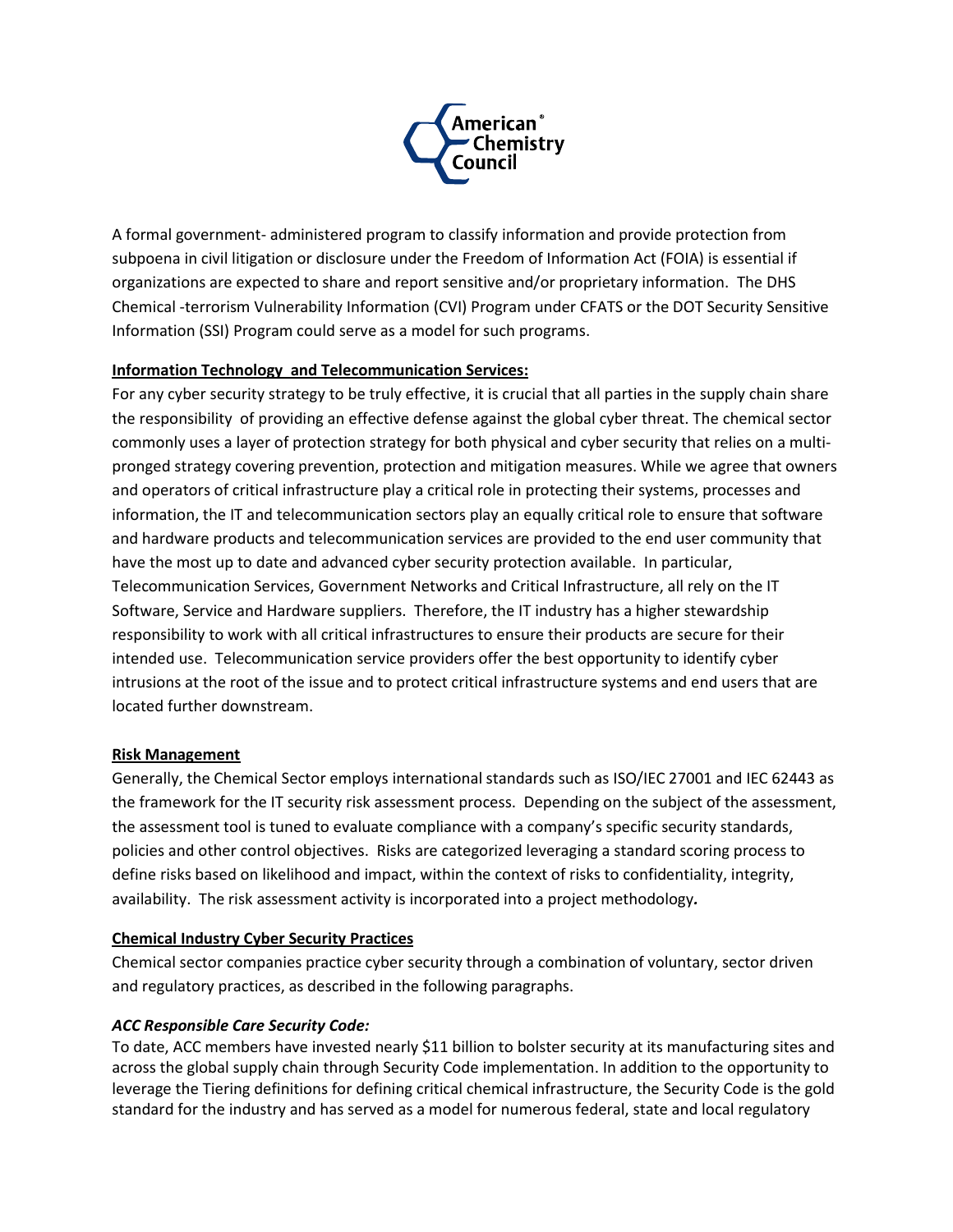

programs. The Security Code specifically calls on ACC members to:

- Assess cybersecurity vulnerabilities and dedicate resources to address them
- Provide appropriate training and guidance to employees on cybersecurity threats
- Conduct periodic drills or exercises to test cybersecurity systems
- Work with designated authorities to share information from cybersecurity incidents
- Periodically audit cybersecurity systems to identify opportunities for improvement

Responsible Care compliance is an obligation for membership into the ACC. Responsible Care Members are audited every three years by a third-party, certified independent auditor. If found in noncompliance, a company's ACC membership can be terminated.

### *Federal Regulations:*

In 2007, DHS issued the "Chemical Facilities Anti-terrorism Standards" (CFATS) regulatory program. This comprehensive federal regulatory program covers more than 4500 high-risk chemical facilities across the nation that possesses certain high hazard chemicals known as "Chemicals of Interest". Each high-risk chemical facility must register with DHS, conduct a comprehensive security assessment and implement protective measures that comply with 18 risk based performance standards (RBPS). RBPS #8 specifically addresses cyber security performance standards designed to deter cyber sabotage and prevent unauthorized access to critical chemical process control systems.

CFATS identifies "critical cyber systems" that require enhanced security measures. Critical systems are defined as those which:

- Monitor or control physical processes that contain a chemical of interest (COI);
- Are connected to other systems that manage physical processes that contain a COI;
- Contain sensitive business information or personal information that, if exploited, could result in theft, diversion or sabotage of a COI.

CFATS requires a combination of policies and practices designed to effectively secure cyber systems from attack or manipulation. Key cyber elements inspected for compliance include:

- General IT policies. (Password management, administrative controls, access control and asset disposal policies)
- Ordering systems and Data Center. (Segregation of duties and administrative rights)
- Network segmentation. (How networks are segmented from corporate networks)
- Network Configuration. (Review of detailed network diagrams and wiring drawings. LAN diagrams for the plant and wiring for process control equipment)
- Plant automation control/computer systems. (System updates, virus protection and upgrade strategies)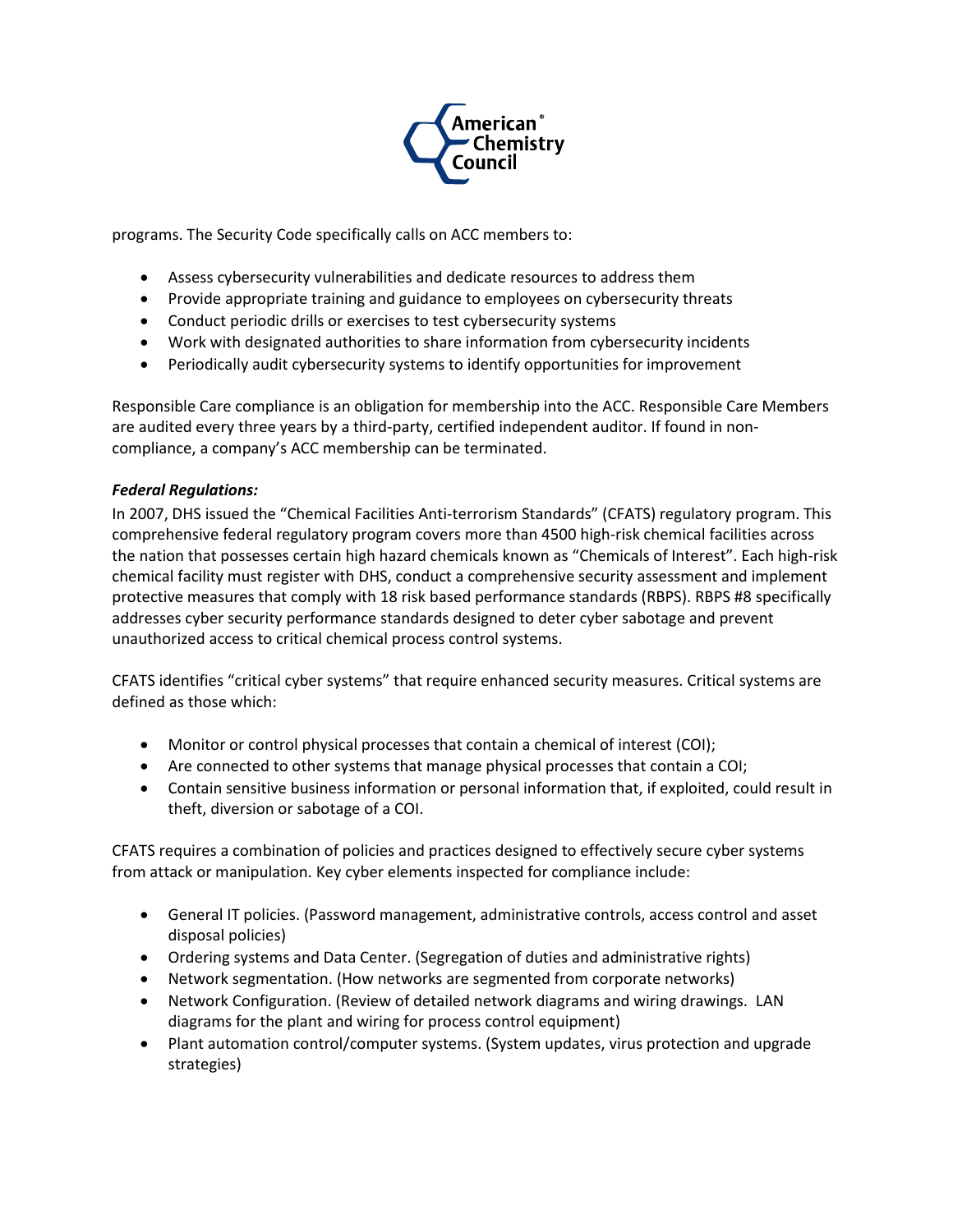

Covered CFATS facilities are inspected for compliance by DHS and can be shut down or fined if found to be non-compliant.

## *Voluntary Industry Standards for Cyber Security:*

The Chemical Sector generally applies a comprehensive set of policies, standards and procedures based on guidance from organizations such as the National Institute of Standards and Technology (NIST), the International Society for Automation (ISA), the International Organization for Standardization (ISO) and the International Electro-technical Commission (IEC). Primary industry standards in this space include ISO 27001 and ISA/IEC- 62443.

Published in October 2005, ISO/IEC 27001 is part of the growing 27000 family of standards covering information security management systems (ISMS). Its full name is ISO/IEC 27001:2005 – Information technology – Security techniques – Information security management systems – Requirements. ISO/IEC 27001 formally specifies a management system that is intended to bring information security under explicit management control. Being a formal specification means that it mandates specific requirements. Organizations that claim to have adopted ISO/IEC 27001 can therefore be formally audited and certified compliant with the standard.

ISA/IEC-62443 is a series of standards, technical reports, and related information that define procedures for implementing electronically secure Industrial Automation and Control Systems (IACS). This guidance applies to end-users (i.e. asset owner), system integrators, security practitioners, and control systems manufacturers responsible for manufacturing, designing, implementing, or managing industrial automation and control systems.

The majority of the ISA/IEC 62443 standards are developed by the ISA99 committee of the International Society for Automation (ISA). The committee's focus is to improve the confidentiality, integrity, and availability of components or systems used for manufacturing or control and to provide criteria for procuring and implementing secure control systems. Compliance with the Committee's guidance will improve industrial control system electronic security, and will help identify vulnerabilities and address them, thereby reducing the risk of compromising confidential information or causing industrial control systems degradation or failure. As each standard is developed, it is submitted simultaneously to ANSI and IEC as a U.S national and international standard, respectively.

#### **Cyber Security Partnerships and the Chemical Sector**

As cyber threats continue to evolve, the chemical industry is proactively working with DHS and others dedicated to improve threat information sharing between the public and private sectors and by enhancing the security of industrial control and business systems through the sharing of industry practices to enhance preparedness and response to cyber threats. Therefore, ACC, in collaboration with the Chemical Sector Coordinating Council launched the "Roadmap Implementation Website" [\(www.chemicalcybersecurity.com\)](http://www.chemicalcybersecurity.com/). The Roadmap Website serves as a clearing house for information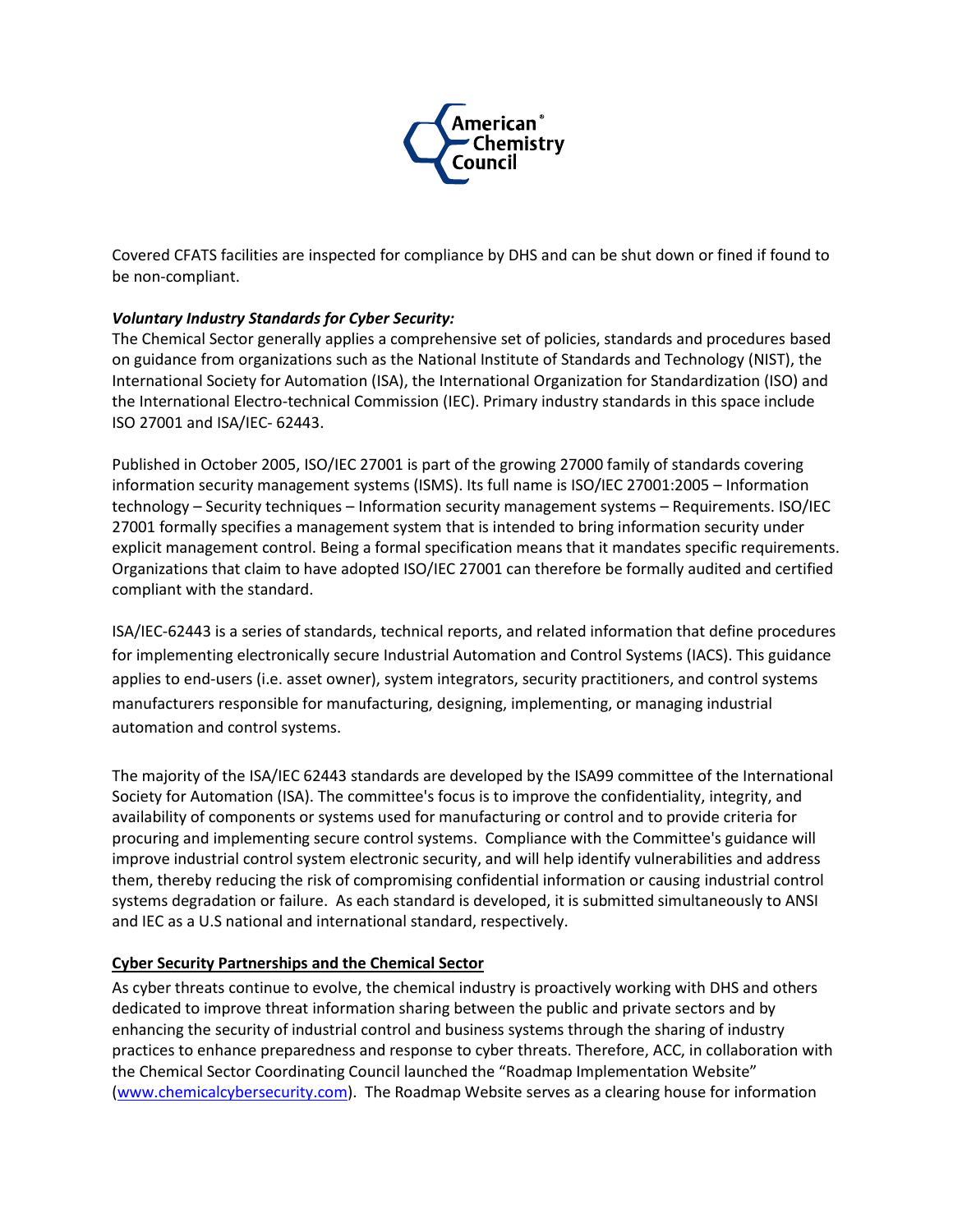

and provides a dashboard on progress for securing process control systems in the chemical sector. Other partnerships within the chemical sector include:

- **ChemITC:** Chemical Information Technology Center (ChemITC®) of the American Chemistry Council (ACC) is a forum for companies in and associated with the ACC to address common IT issues. Through strategic programs and networking groups dedicated to addressing specific technology issues, ChemITC® is committed to advancing the cyber security of its member organizations.
- **Chemical Sector Coordinating Council (CSCC):** Pursuant to the Homeland Security Act of 2002, the purpose of the CSCC is to facilitate effective coordination and collaboration between federal infrastructure protection programs, the infrastructure protection activities of the private sector and those of state, local, territorial and tribal governments.
- **National Infrastructure Advisory Council (NIAC):** The NIAC provides the President, through the Secretary of Homeland Security, with advice on the security of critical infrastructures, both physical and cyber, supporting sectors of the economy.
- **International Society for Automation (ISA):** ISA has primary responsibility for the development of the ISA-62443 series of standards addressing cyber security for industrial automation and control systems (IACS). As each standard is developed it is submitted simultaneously to ANSI and IEC as a U.S. national and international standard, respectively.
- **Industrial Control Systems Joint Working Group (ICSJWG):** The Department of Homeland Security (DHS) established the Industrial Control Systems Joint Working Group (ICSJWG) to facilitate information sharing and reduce risk to the nation's industrial control systems. The ICSJWG provides a vehicle for communicating and partnering across all critical infrastructure sectors between federal agencies and departments, as well as private asset owners and operators of industrial control systems. The goal of the ICSJWG is to enhance the collaborative efforts of the industrial control systems community by accelerating the design, development, and deployment of secure systems.
- **InfraGard:** InfraGard is a Federal Bureau of Investigation (FBI) program that was initiated in 1996. InfraGard is an information sharing and analysis effort serving the interests and combining the knowledge base of a wide range of members. InfraGard is a partnership between the FBI and the private sector including individuals, academic institutions, state and local law enforcement agencies, and other participants dedicated to sharing information and intelligence to prevent hostile acts against the United States. FBI works closely with Supervisory Special Agent Program Managers in the Cyber Division at FBI Headquarters in Washington, D.C. and with the DHS in support of its Critical Infrastructure Protection mission.
- **Partnership for Critical Infrastructure Security (PCIS):** As the principal cross-sector advisory group to the US Government, the PCIS works with the individual trades, the sector specific agencies (SSAs) and the Sector Coordinating Councils (SCCs) to provide advice and counsel on issues that have a